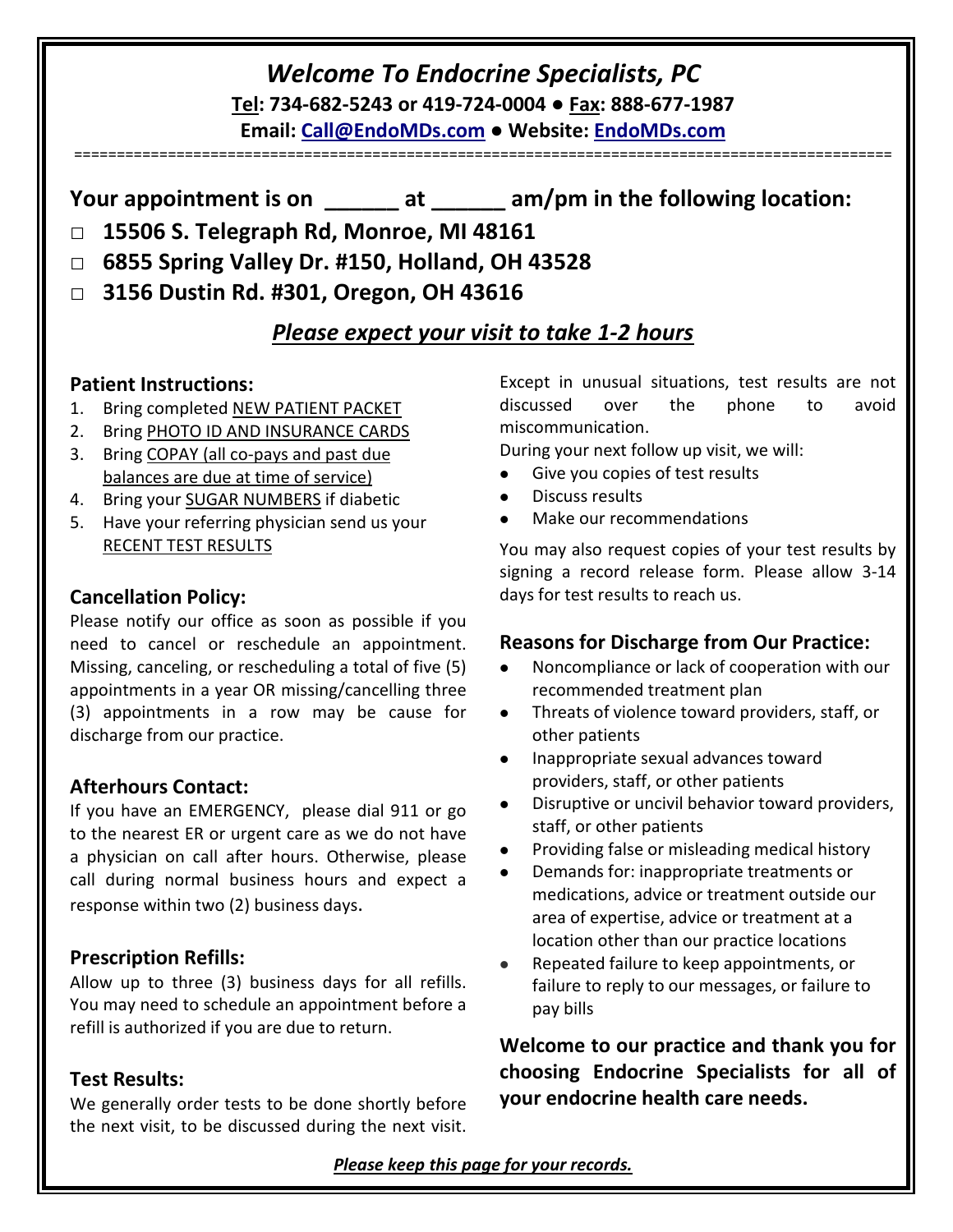#### *Endocrine Specialists, PC*

# **PATIENT REGISTRATION**

| <b>PATIENT'S LAST NAME</b>                                      | <b>APPOINTMENT CONFIRMATION</b>                     |  |  |
|-----------------------------------------------------------------|-----------------------------------------------------|--|--|
|                                                                 | $\Box$ Phone<br>$\Box$ Text                         |  |  |
| First name:                                                     | Assigned Physician you want to see in our clinic:   |  |  |
|                                                                 | $\Box$ Dr. Moosa<br>$\Box$                          |  |  |
| Middle Initial:                                                 | Referring Physician:                                |  |  |
| Date Of Birth:                                                  | <b>Referring Physician Phone:</b>                   |  |  |
| Sex/Gender:<br>$\Box$ Female<br>$\Box$ Male<br>$\Box$           | Primary Care Physician:                             |  |  |
| $\Box$<br>Marital Status: □ Single<br>$\Box$ Married            | Primary Care Physician Phone:                       |  |  |
| <b>Social Security Number:</b>                                  | Whom may we thank for referring you?                |  |  |
| <b>ADDRESS</b>                                                  | FACILITY you want to be seen at:                    |  |  |
| <b>Street</b>                                                   | $\square$ Monroe<br><b>OToledo</b><br>Oregon        |  |  |
| Apt #                                                           | Employer's Name:                                    |  |  |
| Zip                                                             | Employer's Phone:                                   |  |  |
| City                                                            | <b>Pharmacy Name/Location:</b>                      |  |  |
| State                                                           | Pharmacy Phone:                                     |  |  |
| <b>HOME PHONE</b>                                               | Nickname:                                           |  |  |
| Mobile Phone:                                                   | Language: <b>QEnglish</b><br>$\square$ Spanish      |  |  |
|                                                                 | $\Box$ French<br>$\Box$                             |  |  |
| Work Phone:                                                     | Race:                                               |  |  |
| Email:                                                          | Ethnicity: <b>Hispanic</b><br>$\Box$ Non-Hispanic   |  |  |
| Communication - Best Way to contact you:                        | Smoking: □ Currently Daily<br>□ Currently Some Days |  |  |
| $\Box$ Mobile Ph<br>□ Home Ph<br>$\Box$ Work Ph<br>$\Box$ Email | $\Box$ Former<br>$\Box$ Never                       |  |  |
| <b>Emergency Contact Name:</b>                                  |                                                     |  |  |
| <b>Emergency Contact Phone:</b>                                 |                                                     |  |  |

| <b>GUARANTOR'S INFORMATION (Financially Responsible</b> | <b>GUARANTOR'S ADDRESS (if different from Patient)</b>    |
|---------------------------------------------------------|-----------------------------------------------------------|
| Party if different from Patient)                        | <b>Street</b>                                             |
| Is Guarantor an Existing Patient in our clinic?         | Apt#                                                      |
| <b>Relationship to Patient:</b>                         | City                                                      |
| Guarantor's last name:                                  | <b>State</b>                                              |
| First name:                                             | Zip                                                       |
| Middle Initial:                                         | <b>GUARANTOR'S HOME PHONE (if different from Patient)</b> |
| Date of Birth:                                          | Mobile Phone:                                             |
| Sex:                                                    | Work Phone:                                               |
| <b>Social Security Number:</b>                          | Email:                                                    |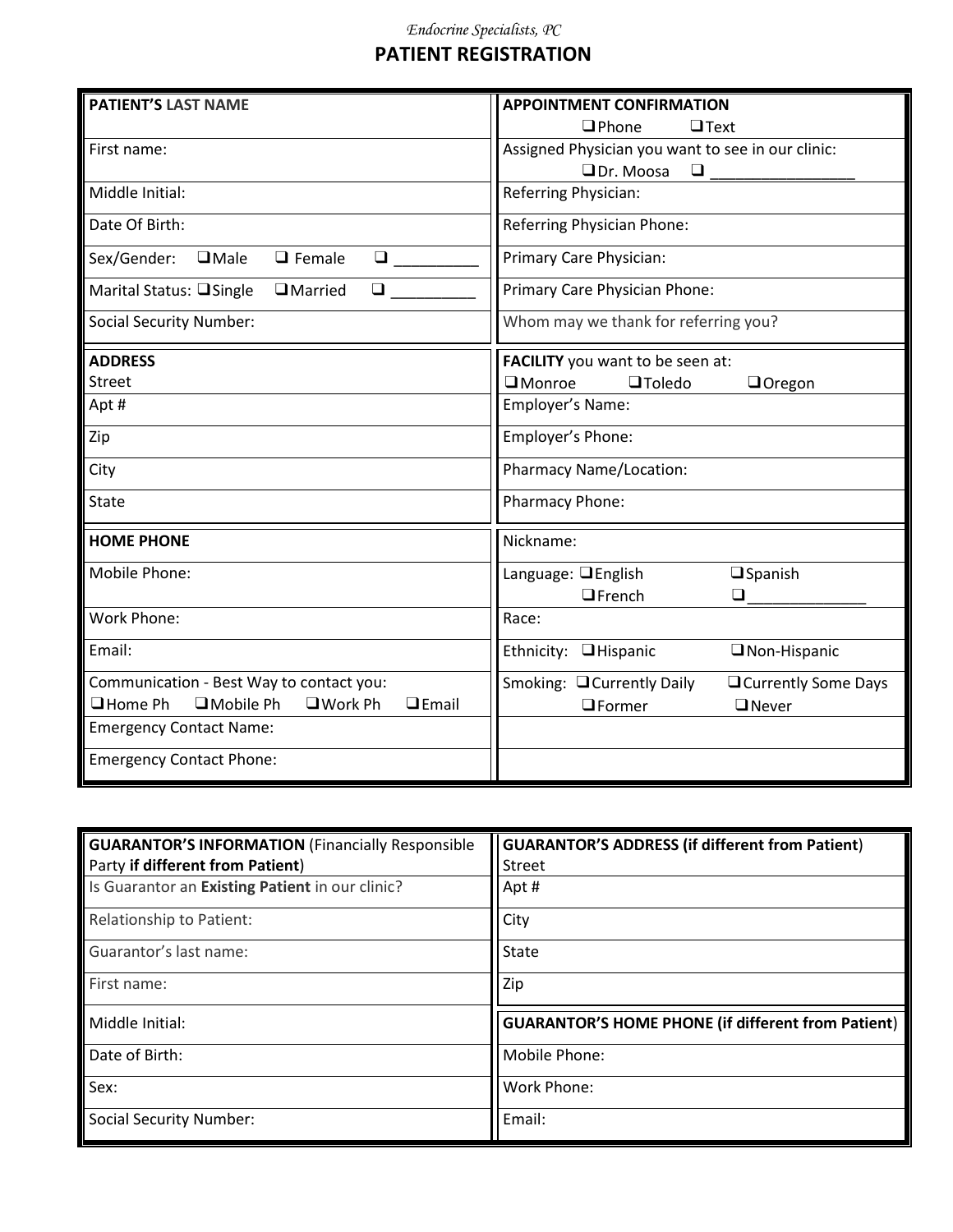### **PATIENT REGISTRATION**

| <b>PRIMARY INSURANCE</b> | <b>SECONDARY INSURANCE</b> |
|--------------------------|----------------------------|
| Member ID                | Member ID                  |
| Insured Last Name        | <b>Insured Last Name</b>   |
| Insured First Name       | <b>Insured First Name</b>  |
| Insured Date of Birth    | Insured Date of Birth      |
| Relationship to Insured  | Relationship to Insured    |

#### **CONSENTS**

I permit Endocrine Specialists team to discuss the patient's protected health information with:

Relationship to Patient  $\Box$ 

\_\_\_\_\_\_\_\_\_\_\_\_\_\_\_\_\_\_\_\_\_\_\_\_\_\_\_\_\_\_\_\_\_\_\_\_ Relationship to Patient \_\_\_\_\_\_\_\_\_\_\_\_\_\_\_\_\_\_\_\_\_\_\_\_\_\_\_\_

I, the undersigned responsible party, hereby authorize the physicians and staff of Endocrine Specialists, PC to provide medical evaluation and treatment to the patient named below. I am responsible for any charges incurred during the course of my treatment, including any applicable copays, deductibles or other services not covered by any insurance plan I am covered by.

I, the undersigned responsible party, hereby authorize Endocrine Specialists, PC to release and disclose all or any part of the patient's medical record to any entity which is, or may be liable for all or part of the provider charges.

I authorize the release and disclosure of any and all of the patient's medical record to any other entity, including but not limited to, specialty physicians, hospitals, or other healthcare providers which may be of assistance in the opinion of this office, in providing for the treatment of the patient.

I authorize release of records to assist in the reimbursement of benefits to which I may be entitled. I authorize and request that payment of any third party or insurance company benefits be made to this office for any services furnished to the patient. The signature furnished below shall suffice for all insurance forms on a continuing basis.

I have been given or have access to the Notice of Privacy Practices. I have the right to request that Endocrine Specialists, PC restrict how it uses or discloses my PHI to carry out treatment, payment, and healthcare operations. I may revoke in writing except to the extent that the practice has already made disclosure in reliance upon prior consent. If I do not sign this consent, Endocrine Specialists, PC may decline to provide treatment to me.

I understand and agree to being charged for missing, rescheduling or canceling my appointment in less than twenty four (24) hours before its time.

| Signature of:       | $\Box$ Patient | $\Box$ Parent | $\Box$ Legal Guardian                                                                       |
|---------------------|----------------|---------------|---------------------------------------------------------------------------------------------|
|                     |                |               | $\Box$ Authorized Representative $\Box$ Designated Power of Attorney (DPOA) for Health Care |
|                     |                |               |                                                                                             |
| <b>Printed Name</b> |                |               | <b>DOB</b>                                                                                  |
|                     |                |               |                                                                                             |
| Signature           |                |               | Date                                                                                        |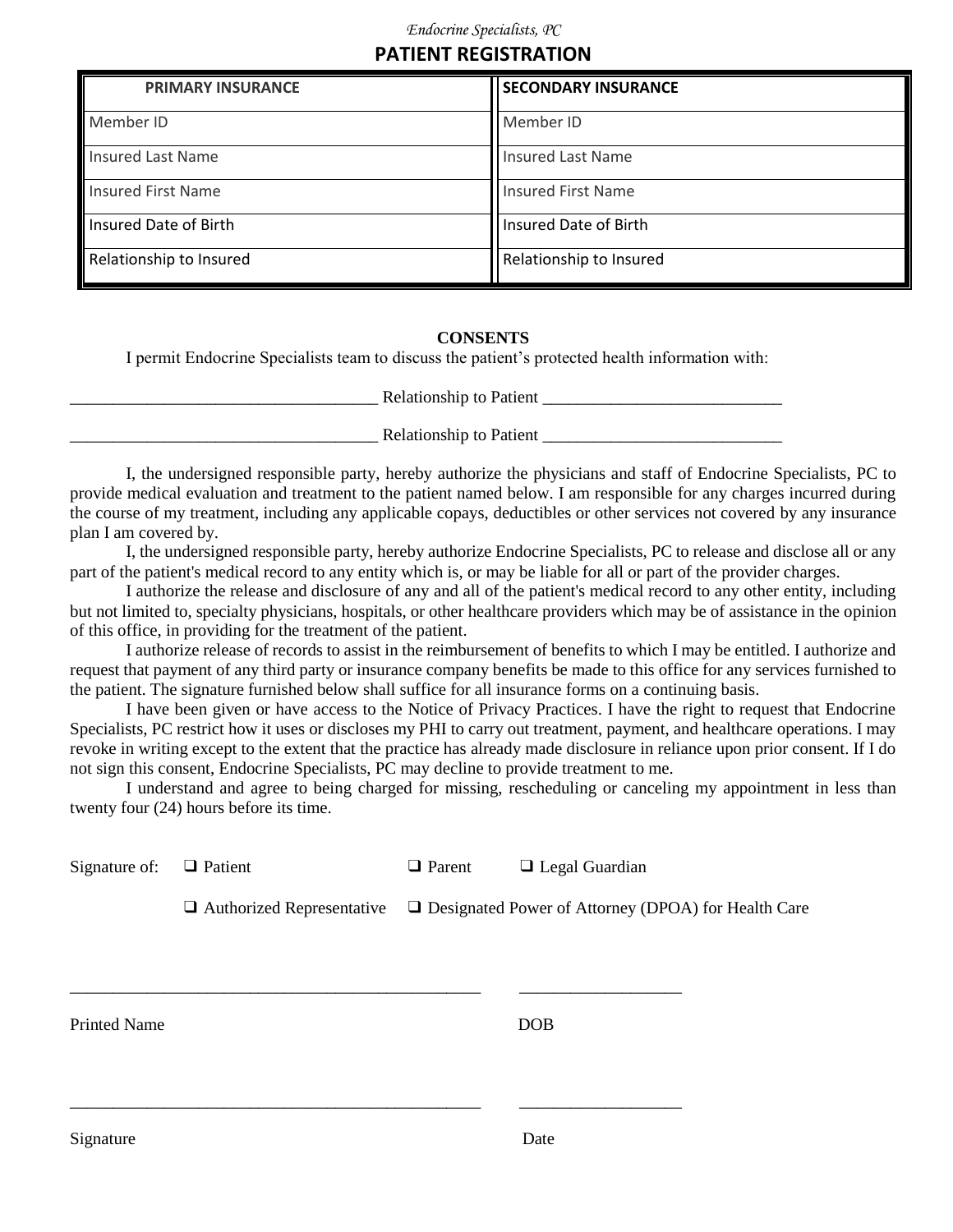| Endocrine Specialists, PC |  |
|---------------------------|--|
|---------------------------|--|

| Name:                      |                                                        | DOB:<br>Date:             |                                 |
|----------------------------|--------------------------------------------------------|---------------------------|---------------------------------|
| I am MOST CONCERNED about  |                                                        |                           |                                 |
|                            | My CURRENT SYMPTOMS ARE [Check ALL THAT APPLY]         |                           |                                 |
| Acne L70.9                 | Eye bulging                                            | Leg pain                  | Sweating R61                    |
| Fatigue R53.82             | Nausea                                                 | Leg swelling              | Swallowing difficulty<br>R13.10 |
| Feet are Cold              | Neck swelling                                          | <b>Throat Sore</b>        | Thirst                          |
| Back pain                  | Flushed face                                           | Tingling                  | Urination at nighttime          |
| Breast discharge           | Hair excess on body L68.0                              | Nervousness               | Urine frequency<br>Increased    |
| Cold sensitivity           | Hair excess on face L68.0                              | <b>Numbness</b>           | Vision Blurred                  |
| Constipation               | Hair fall off scalp L65.8                              | Nursing Currently         | Voice hoarseness R49.0          |
| Delivered on               | Hand pain                                              | Pregnant weeks            | Weight gain R63.5               |
| Depression                 | Headache                                               | Seizure                   | Weight loss R63.4               |
| Diarrhea                   | Heart racing R00.2                                     | Sex drive decrease R68.82 |                                 |
| Dizziness R42              | Heat sensitivity                                       | Sleep difficulty          |                                 |
| Erection problem<br>F52.21 | Infertility: Inability to have<br>children N46.9/N97.9 | Sleep excess              |                                 |

# **MEDICATIONS:** I currently use the following:

| <b>MEDICATION NAME</b> | <b>STRENGTH</b> | HOW MANY ARE YOU TAKING AND WHEN? |
|------------------------|-----------------|-----------------------------------|
|                        |                 |                                   |
|                        |                 |                                   |
|                        |                 |                                   |
|                        |                 |                                   |
|                        |                 |                                   |
|                        |                 |                                   |
|                        |                 |                                   |
|                        |                 |                                   |
|                        |                 |                                   |
|                        |                 |                                   |
|                        |                 |                                   |
|                        |                 |                                   |
|                        |                 |                                   |
|                        |                 |                                   |
|                        |                 |                                   |
|                        |                 |                                   |
|                        |                 |                                   |
|                        |                 |                                   |